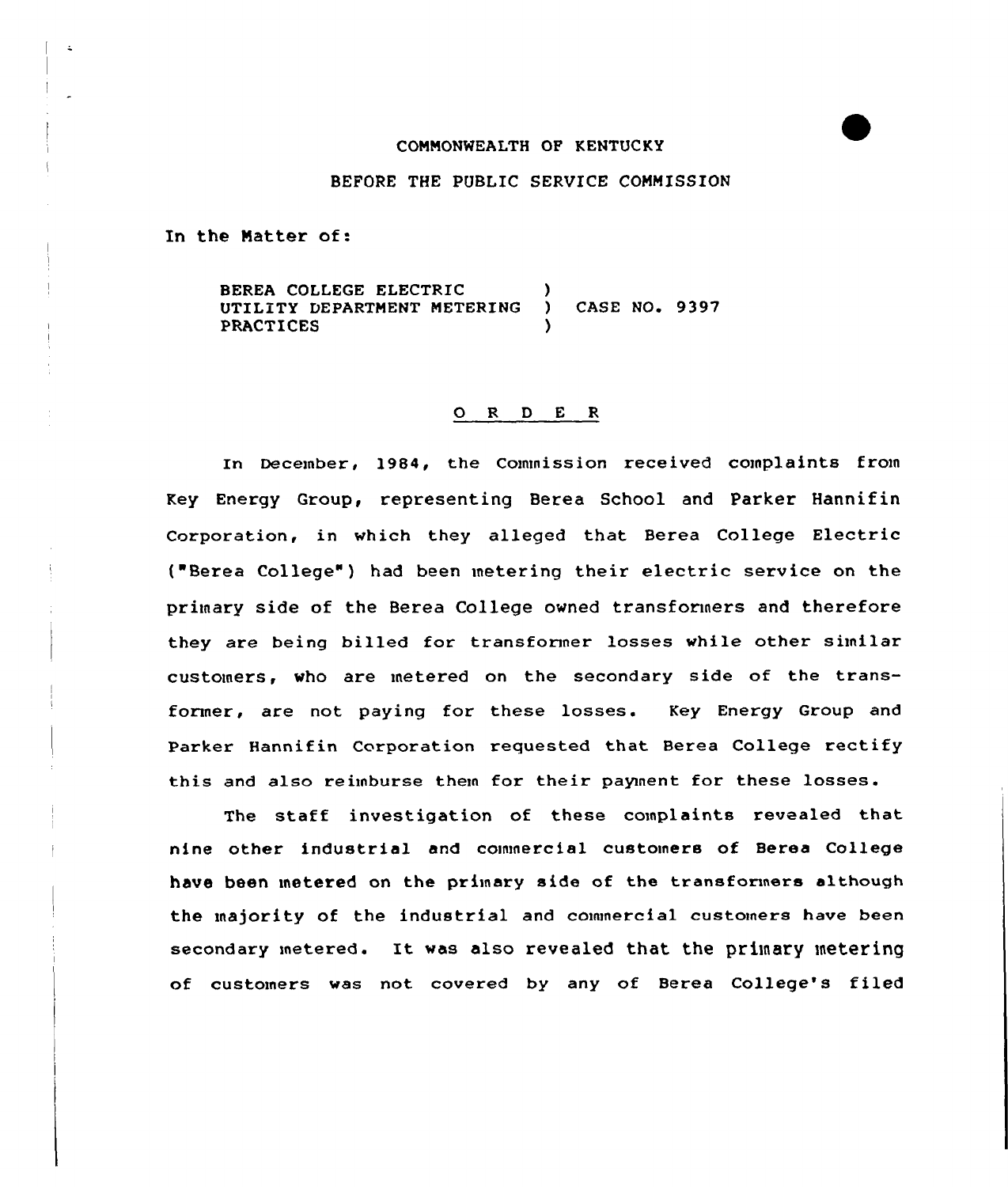tariffs except the class 6 tariff which allows primary metering if the customer owns or leases the transformers. The Goodyear industrial account meets this requirement and is served under the class <sup>6</sup> tariff.

The Commission set the matter for a public hearing and directed Berea College to notify all parties which were primary metered of their right to intervene in the proceedings. only three of these intervened: Parker Hannifin, Berea School and Gibson Greeting Card Co. The hearing was held on January 22, 1986; however on January 17, 1986, Berea College and Parker Hannifin filed a proposed settlement agreement with the Commission and Parker Hannifin therefore did not participate in the hearing. As a condition for accepting the settlement agreement, both parties requested its approval by the Commission.

The evidence offered at the hearing disclosed that there is <sup>a</sup> measurable loss in energy when electricity is stepped down from distribution line voltage to a customer's voltage requirements by use of a transformer. Because of this transformer loss, metering on the primary, or input, side of a transformer instead of the secondary, or output, side of a transformer results in a higher reading for the same energy used by the customer.

It was suggested by the utility's witnesses that at the time of installation complainant's predecessors may have agreed to (or insisted on) this method of installation as <sup>a</sup> part of its cost contribution toward their custom installation, but they were unable to document or offer any testimony as to any agreement between the customer and utility at the time of original hookup.

 $-2-$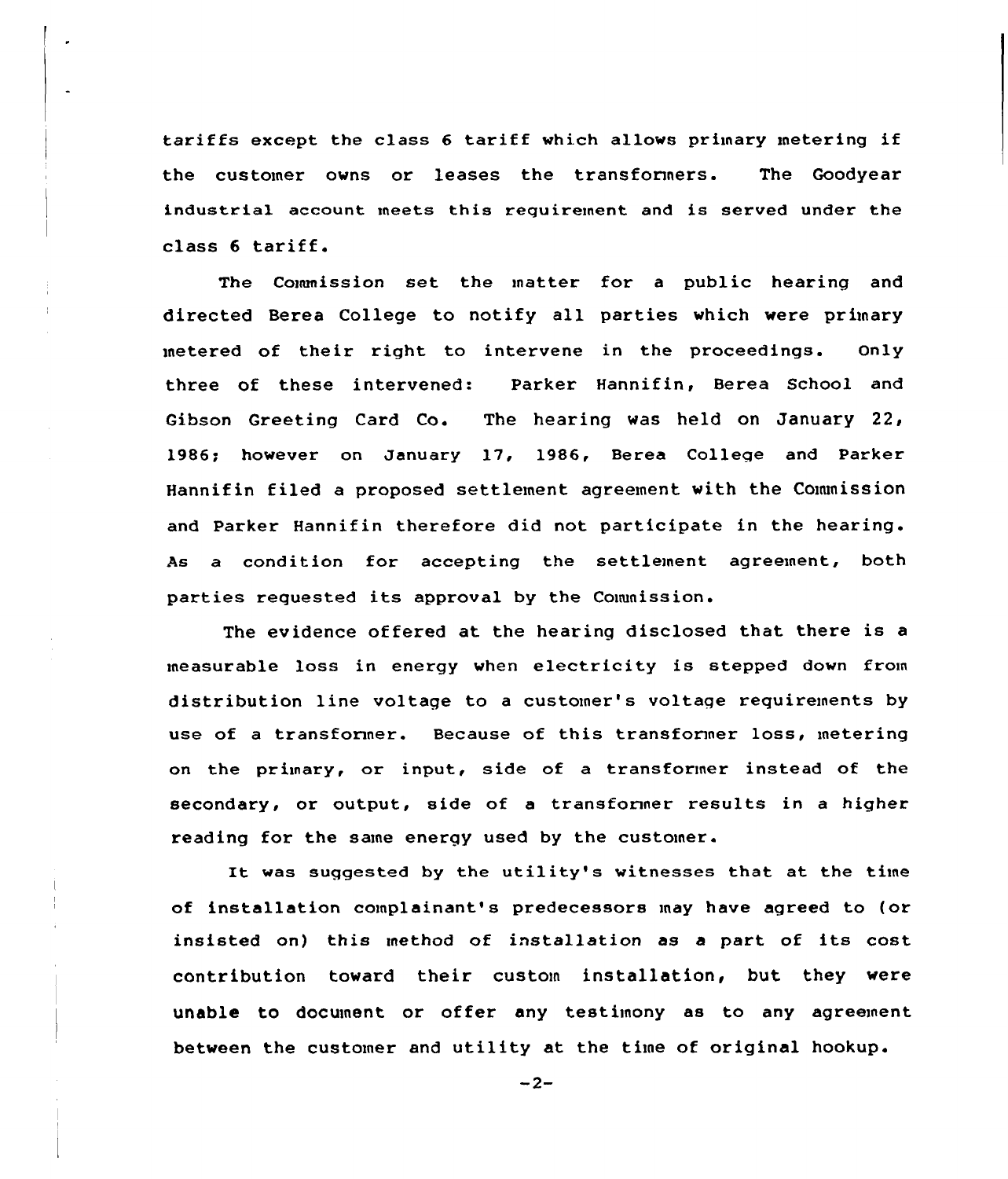The Commission having considered the evidence of record and being advised, is of the opinion and finds that:

1. The intervenors in this case are being charged <sup>a</sup> higher rate for service from Berea College by virtue of paying for the transformer losses on equipment owned by Berea College. However, since there is no evidence to dispute the claim by Berea College that the placement. of the meters on the primary side of the transformers was done so at the insistence or at least the knowledge of the intervenors' representatives at the time of the installation, there has been no discrimination in the rates charged by Berea College but there has been an oversight by Berea College for failing to inform the intervenors of the possibility of a different way of metering.

2. The proposed settlement agreement between Parker Hannifin and Berea College is <sup>a</sup> fair and equitable solution to the complaint and should be approved by the Commission.

3. Berea College should develop <sup>a</sup> new tariff covering instances of primary metering where the customer does not own or lease the transformers. The primary metered customers should be offered an option of being served under the new tariff or having the meters relocated to the secondary side of the transformers and remaining on the existing tariff. If the intervenors should elect to have the meters relocated it should be at Berea College's expense. If any of the other primary metered customers should request that the meters be relocated, it should be at their expense.

 $-3-$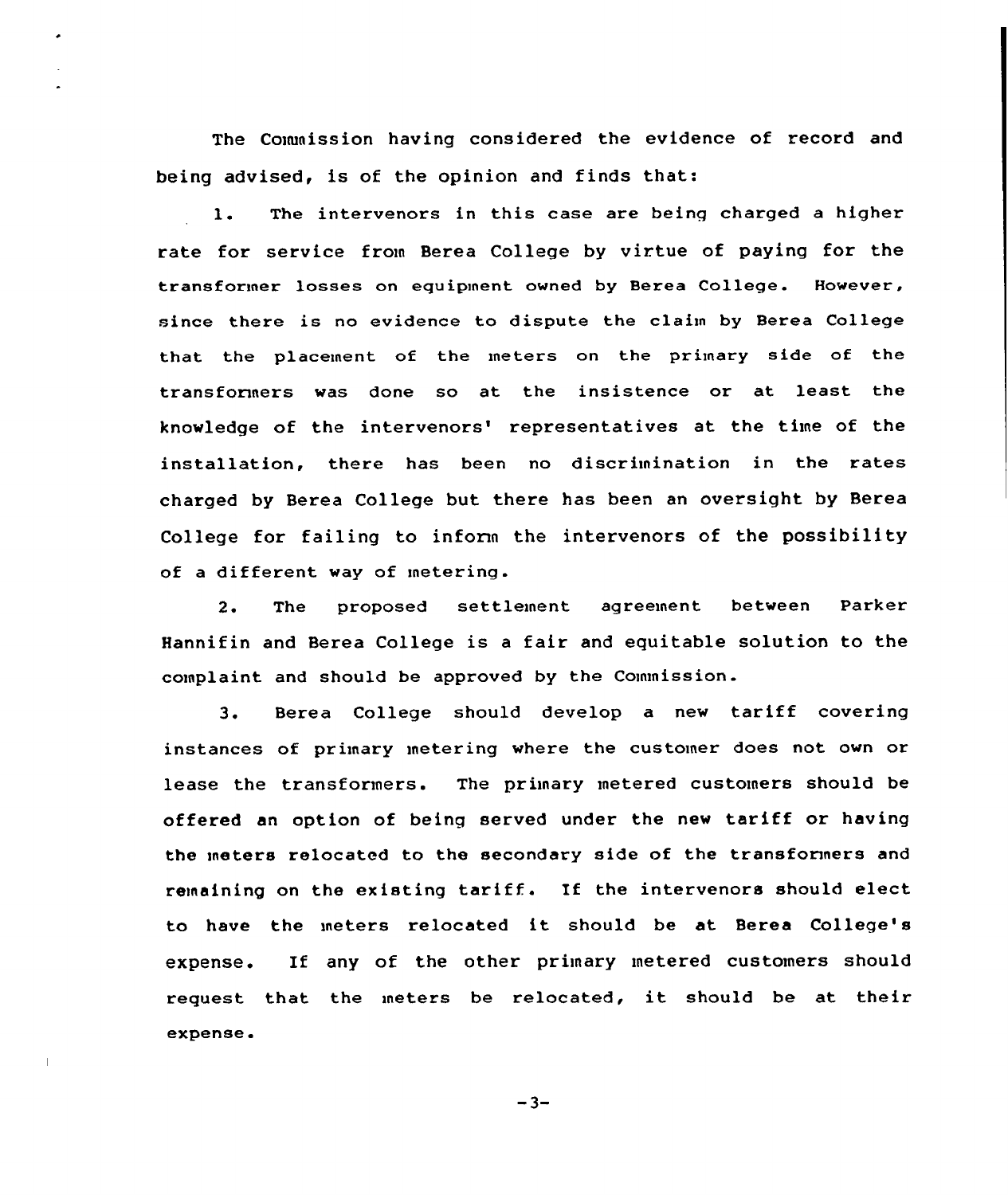4. The two other intervenors should be granted a refund by Berea College for the transformer losses which they had paid for. This refund period should be from the date the complaint was made, for Berea School, and from the date of intervention in this case by Gibson Greeting Card Co. The end of the refund period should be the date the meter is relocated or service starts under the new tariff.

IT IS THEREFORE ORDERED that:

1. The proposed settlement agreement between Berea College and Parker Hannifin Corporation be and it hereby is approved by the Commission.

2. Berea College shall develop a new tariff to cover the primary metering of customers who do not own or lease the transformers from which they are served and the primary metered customers shall be offered the option of receiving service under this tariff.

3. The primary metered customers, who do not elect to receive service under the new tariff, shall have the option of having meters relocated to the secondary side of the transformers. The expense of such relocation shall be borne by the customer except the relocation expense of the intervenors shall be borne by Berea College.

4. Berea College shall refund the aunount that Berea school and Gibson Greeting Card Co. paid for transformer losses from the time that Berea School complained about the metering and from the time Gibson Greeting Card Co. intervened in the case until the

-4-